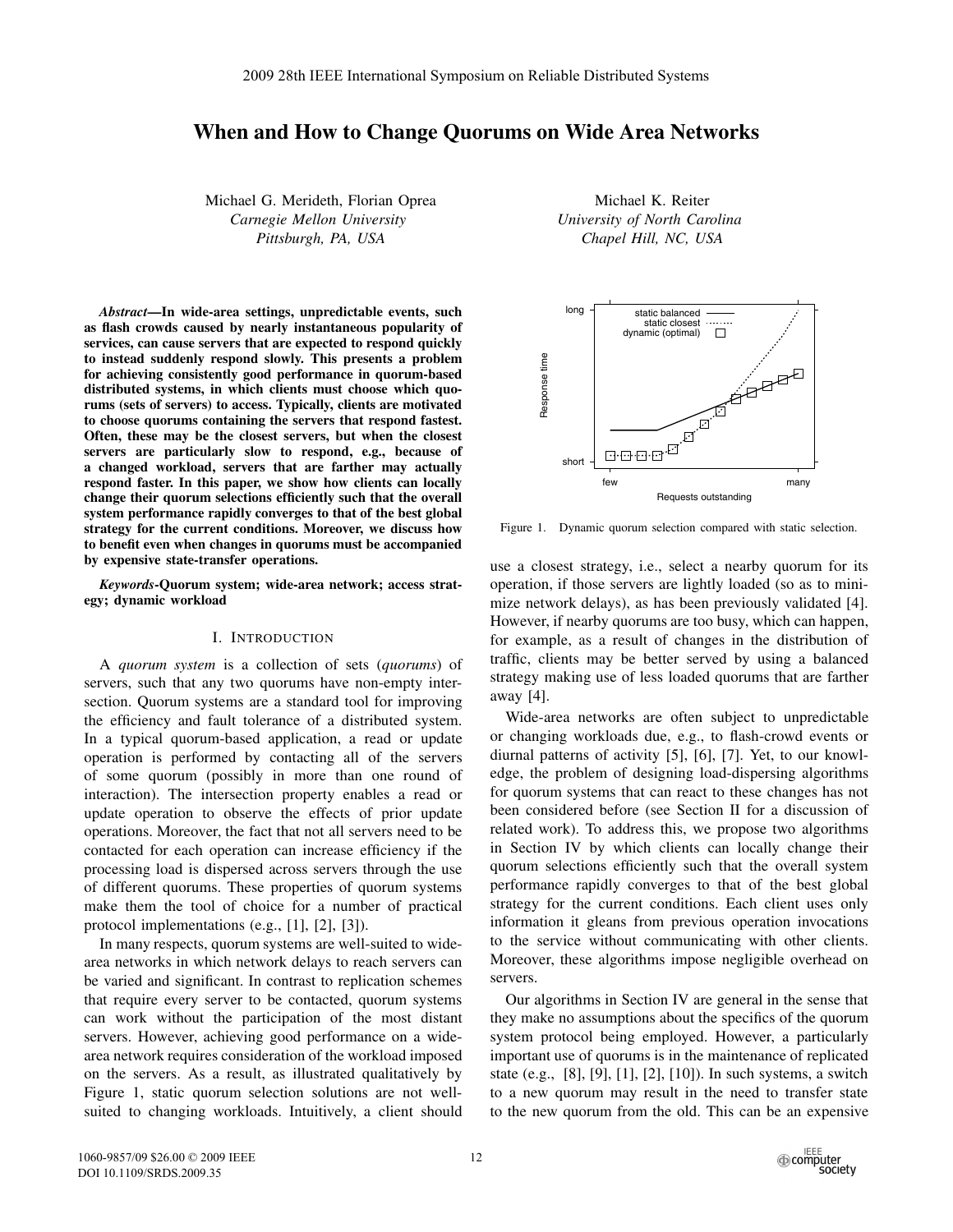operation on a wide area network. Thus, in Section V, we propose and evaluate an alternative way to balance the load across the servers when state transfer is a concern.

## II. RELATED WORK

In the past, researchers have made considerable efforts to improve the performance of quorum-based protocols in wide-area networks (WANs), both via foundational studies (e.g., [11], [12], [13], [14], [15], [16]) and with practical protocols (e.g., [17], [18], [4]). Yet, to our knowledge, only our own prior work [4] considers the problem of optimizing the performance of quorum systems on WANs through the choice of quorums. In [4], our approaches minimize average response times under fixed workloads (i.e., assuming no flash crowds or diurnal effects). The approaches are based on linear programs that make use of statistics from the entire network that are assumed not to change. Thus, the algorithms in [4] can neither react to changing workloads nor be run by a client in isolation with a limited view of the system. In contrast, in the current paper, we present low-overhead algorithms that are suitable for allowing clients to change their quorum selections efficiently based on limited knowledge. These algorithms can react to changing workloads while producing solutions that lead to very good system performance. Moreover, unlike [4], this paper considers the costs of state transfer.

Although dynamic quorum selection on WANs has not been studied before, choosing a *single* server to optimize client response time on WANs is a well-studied problem. The solutions proposed range from selecting servers based only on distance from clients [19], [20], [21] or only on load at servers [22], to using both network delay and load at servers when choosing the best server [23]. From this perspective, our work is more closely related to the latter since both network delay and server load contribute to the response time estimates that we use in deciding how to access quorums.

Balancing load for quorum systems in general (i.e., without accounting for network delays) is also a fairly wellstudied problem. Naor and Wool [24] define a formal notion of load and developed load-optimal quorum constructions and *access strategies* (probability distributions on quorums from which clients sample quorums to perform accesses; see Section III) to achieve optimal load for these constructions. Malkhi et al. [25], [26] extend this treatment to quorum systems with stronger intersection requirements that enable quorums to be used in systems that may suffer Byzantine server failures; the Q/U access protocol [1], which we use in Section V, is designed for this fault model. Holzman et al. [27] examine quorum systems from the perspective of the *load balancing ratio*: the ratio between the most and the least loaded server of a quorum system. They describe methods for determining the access strategies for which a quorum system achieves optimal balancing.

Some prior work [13], [12], [18], [28] studies other ways to optimize performance of quorum-based systems on WANs. Gao et al. [17] combine volume leases and quorum systems into a protocol for replicated edge-services that performs well for workloads exhibiting certain locality properties. Amir et al. [18] construct an efficient Byzantinefault-tolerant replicated service for WANs using the statemachine-replication protocol Paxos [29]. Mao et al. [30] derive a new version of Paxos that partitions sequence numbers amongst multiple leaders to achieve higher throughput under load and lower latencies for clients. However, none of these shows when and how to choose quorums to adapt to dynamic workloads on WANs.

## III. PRELIMINARIES

A quorum system  $Q = \{Q_1, \ldots, Q_m\}$  over a universe U of servers is a collection of subsets of  $U$  such that any two have non-empty intersection. In applications that use quorum systems, a client needs to contact a quorum of servers for each request. To choose the quorum to access, the client  $c$ samples a quorum according to a distribution  $p^c$  on quorums, i.e.,  $\sum_{Q_i \in \mathcal{Q}} p^c(Q_i) = 1$  for each client c.  $p^c$  is also known as the *access strategy* for client c.

Our algorithms are designed for applications that employ quorum systems over a wide-area network. In this environment, communication between different nodes incurs an inherent cost—the network latency between the nodes. The algorithms we propose rely on each client estimating the network latency to reach each server at coarse time intervals. This can be easily achieved by means of round-trip-time measurements or using other existing mechanisms [31], [32]. We denote the network delay from a client  $c$  to a server s by  $d(c, s)$ , and we denote by  $d(c, Q) = \max_{s \in Q} d(c, s)$ the delay for c to access quorum  $Q \in \mathcal{Q}$ . Note that since  $d(c, Q) = \max_{s \in Q} d(c, s)$ , we presume that c accesses the servers in  $Q$  concurrently, not sequentially.

Two access strategies are known to perform well for certain workloads on wide area networks [4]. One, denoted ClosestDly, is to access the closest quorum in terms of static network latency. In other words, for each client  $c$ , ClosestDly $^c$  assigns equal probability to each quorum that is closest to c, and ClosestDly<sup>c</sup>( $Q$ ) = 0 for all other<br>quorums Q ClosestDly works well when the workload quorums Q. ClosestDly works well when the workload is sufficiently light that the processing load imposed on servers contributes a negligible amount to the response times observed by clients. The second strategy, denoted Balanced, causes each client to access quorums uniformly at random, thereby balancing load on servers, assuming that each server is in the same number of quorums (which holds for all quorum systems considered here). That is, for each client c, Balanced<sup>c</sup> assigns the same probability to each  $Q \in \mathcal{Q}$ . This access strategy makes sense when the workload is sufficiently heavy that response times are overwhelmingly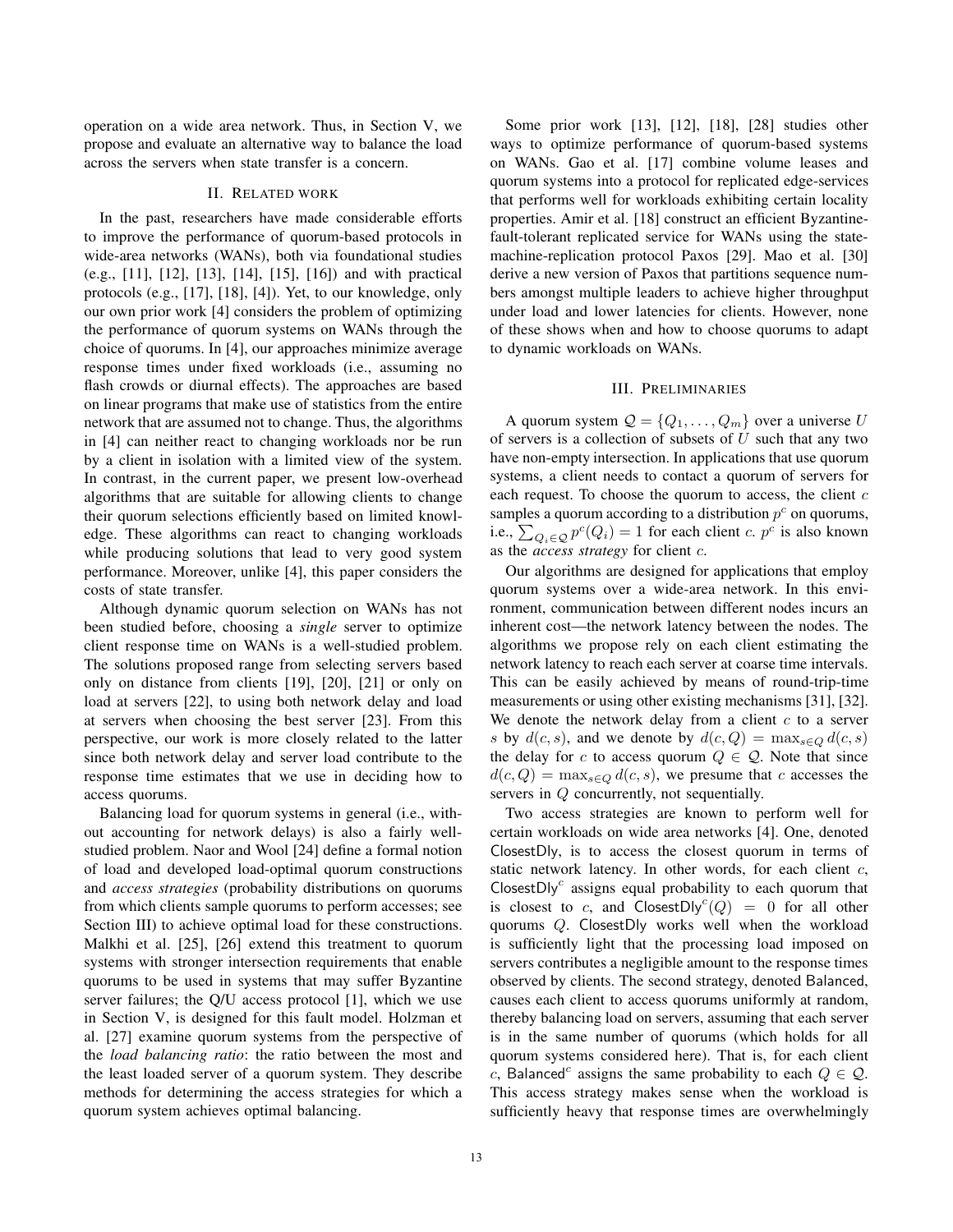dominated by processing delays, which are best spread uniformly across servers. (For an exception, see Section V.)

To our algorithms, a failed server is one that exhibits very high response time; whether this is due to failure or simply very high load is irrelevant to our algorithms. As such, we do not treat failures separately in our evaluations.

# IV. DYNAMIC QUORUM SELECTION ALGORITHMS

A *dynamic quorum selection algorithm* updates quorum selections based on changes in response times. We allow that clients may have limited views of these changes and will not always have the most up-to-date information about all servers. Therefore, our algorithms require clients to maintain *estimates* of response times based on their recent history of requests. We begin our discussion with the presentation of a naive algorithm, ClosestRT, for dynamically updating the strategy for quorum selection. Then, in the following subsections, we present more sophisticated algorithms— ShiftWt (and its variants) and DelayBins—that perform better than ClosestRT. However, since our evaluation is largely empirical, we first present its setup.

# *A. Evaluation setup*

Throughout this section, we evaluate our algorithms using two generic quorum-based operation-invocation protocols: one that uses a  $k \times k$  Grid quorum system [33], [34], and one that uses a  $(4b+1, 5b+1)$  Majority [35], [36] quorum system. In a  $k \times k$  Grid, the system contains  $k^2$  servers, which are logically organized into a grid with  $k$  rows and  $k$ columns. A quorum is comprised of the servers in the union of any row and any column, and so the number of quorums is also  $m = k^2$ . The  $(4b+1, 5b+1)$  Majority consists of all the subsets of size  $4b+1$  of a set of  $5b+1$  of servers. This type of quorum system has been in used in practical Byzantine-faulttolerant state-machine-replication protocols such as Q/U [1]. The b parameter represents the number of Byzantine server failures tolerated. While the Grid quorum system highlights the differences between the strategies because of its small quorum sizes relative to the total number of servers, we also include results for the Majority quorum system where instructive. Additional similar results can be found in [37], but are omitted here for brevity.

We evaluate our algorithms with respect to several measures. *Convergence time* measures how fast our algorithms converge to the optimal access strategy for a certain workload after a change in the workload. To measure convergence time, we initialize clients with access strategies of Balanced in a regime of low load and measure the time it takes for clients to transform their access strategies into ClosestDly. We say that the algorithm has converged to ClosestDly when the L2 distance between  $avg\{ClosestDly^c\}_c$  and the average  $\{p^c\}_c$  of the per-client access strategies determined by the algorithm is less than 0.01. We perform the converse experiment as well: we initialize our algorithm to ClosestDly in a regime of high load and measure the time it takes for clients to change their access strategies to Balanced. *Response time* is computed by averaging the response times observed by all clients, where the response time of a single client is the average of all requests made in a run. *Throughput* is obtained by summing the request throughput of all clients. Finally, we also measure the *overhead* associated with each algorithm, where overhead is the average time per request spent in the quorum selection function.

Our evaluation in this section employs a generic wide-area topology that is derived from PlanetLab [38] measurements and emulated using Modelnet [39]. We deploy Modelnet on a rack of 76 Intel Pentium 4 2.80 GHz computers, each with 1 GB of memory and an Intel PRO/1000 NIC. We use one machine as the WAN emulator and the remaining 75 as normal hosts (servers or clients). The topology consists of 50 nodes and the latencies between them as measured between distinct sites on PlanetLab (see http://ping.ececs. uc.edu/ping/). This matches our focus on WANs since 93% of all pairs of nodes in the dataset have a latency of at least 20 milliseconds (ms) between them. The average roundtrip time between pairs of nodes is about 107 ms with a standard deviation of 73 ms, while the maximum distance between any two nodes is 386 ms. Other than latency, we set no constraints on the links of our emulated topology (no bandwidth constraints, for instance). Repeated experiments on a different topology of 50 other PlanetLab sites provide qualitatively similar results [37], and so we omit them here for brevity.

In any given experiment, we place servers onto nodes of this topology in a one-to-one fashion (i.e., any node hosts at most one server) using algorithms presented by Gupta et al. [13]. These placement algorithms minimize the average, over all nodes, of each node  $c$ 's expected network delay when accessing quorums using Balanced $\text{c}$ . To generate load we choose 10 nodes uniformly at random, and start clientsPerNode clients on each node, with clientsPerNode ranging from 1 to a maximum number sufficient to saturate the system (i.e., to achieve maximum throughput). Each client issues requests sequentially, i.e., issuing a new request immediately when its previous request completes. All requests complete in a single round trip. We set the application processing time per request to 1 ms.

## *B.* ClosestRT*: A naive algorithm*

Given response time estimates for all servers, the most naive algorithm for selecting a quorum for a request is to choose the quorum with the lowest observed response time. We call this algorithm ClosestRT. In our implementation, each client keeps the response times it has observed for each server s in the last *history* duration seconds, along with timestamps indicating when these observations were made. Assuming these (response time, timestamp) pairs are  $(rt_i^c(s), ts_i^c(s)),$  for  $i = 1...t$ , the client computes the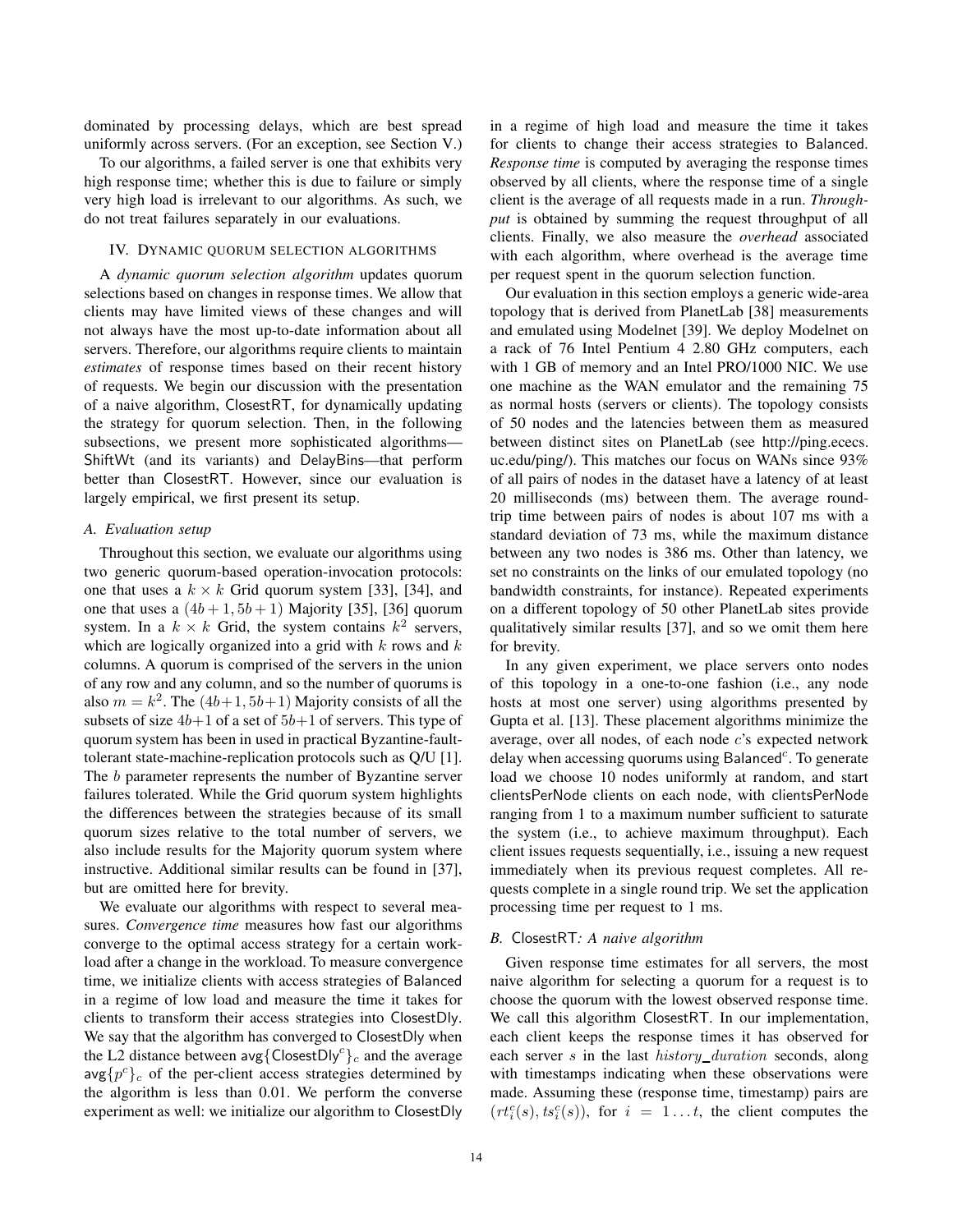current estimate  $rt^c(s)$  at the current time ts, as  $rt^c(s) = \sum_{s=0}^{t} u(t)e^{ct}(s)$  to the subsequent of a non-uniform average  $\sum_{i=1}^{t} w(ts_i^c(s), ts)rt_i^c(s)$ , i.e., as a non-uniform average<br>of the response times seen in the past from this server of the response times seen in the past from this server. The values  $w(ts_i^c(s), ts)$  are non-negative reals and satisfy  $\sum_{i=1}^{t} w(ts_i^c(s), ts) = 1$ . They are chosen such that response  $\sum_{i=1}^{t} w(ts_i^c(s), ts) = 1$ . They are chosen such that response<br>times of more recent requests have more influence on  $r t^c(s)$ . times of more recent requests have more influence on  $rt^c(s)$ (i.e., we favor more recent requests when computing the estimate). If  $c$  has not accessed  $s$  in the last history\_duration seconds, it sets  $rt^c(s)$  equal to its static round-trip network latency to s, which is an (optimistic) estimate of its response time.

The accuracy of this estimation method depends on the history\_duration parameter. For example, setting it too close to  $0$  shrinks the number of servers for which client  $c$ has some indication of load to only the quorum used in the last access. To avoid this problem, we use a sufficiently large value for history\_duration (history\_duration = 1 second performs well in our experiments).

We evaluate ClosestRT against ClosestDly and Balanced on a  $5\times 5$  Grid quorum system ranging the number of clients on each host from 1 to 15. Figure 3(a) shows that ClosestRT performs only 10 ms to 15 ms worse than ClosestDly in case of low load, but up to 40 ms worse than Balanced in case of high load. The most likely cause for this decay in performance as load increases is the so-called "herd effect": clients with similar response-time estimates synchronize and switch to the same quorum, i.e., the quorum having the smallest response time. In doing so they lose the load balancing benefits of Balanced. One can fix the herd effect problem by shifting only a fraction of the load (say, half) to a different quorum when changing a client's access strategy. We discuss this option next.

## *C.* ShiftWt*: A weight shifting algorithm*

Our next algorithm, ShiftWt, uses the following simple strategy for updating a client's access strategy: each client  $c$  starts with an arbitrary access strategy  $p^c$  and periodically shifts half of the weight from the quorum  $Q_i$  with the highest response time (i.e., half of  $p^{c}(Q_i)$ ) to the quorum with the lowest response time. Note that a client  $c$  cannot shift any weight from a quorum  $Q_i$  with  $p^{c}(Q_i) = 0$ . Also note that there can be more than one quorum with the highest response time; in fact, all quorums containing the server or servers with the highest response time also have the highest response time. To balance load faster, we select the quorum from which we shift weight as follows: sort the servers in decreasing order by response time to obtain  $rt^c(U) = \langle rt^c(s) \rangle_{s \in U}$  and let  $rt^c(Q)$  be the projection of  $rt<sup>c</sup>(U)$  onto Q (see Figure 2 for exact definition). Sort all nonzero weight quorums in decreasing lexicographical order by  $rt^c(Q)$  and pick the first as the quorum from which to shift weight.

Figure 2 presents a pseudocode description of ShiftWt. In it, we set the initial access strategy to Balanced in the initialization phase, since Balanced is optimal for high load. One can start from other access strategies and obtain good performance, but as we will see, the convergence time to an optimal access strategy for a certain load depends on the access strategy used initially.

| <b>INITIALIZATION:</b>                                              |
|---------------------------------------------------------------------|
| for $i=1$ to m                                                      |
| $p^{c}(Q_i) = 1/m;$                                                 |
| <b>BEFORE EACH REQUEST:</b>                                         |
| for each $s \in U$ , estimate $rt^c(s)$ ;                           |
| sort servers in decreasing order by response time                   |
| into $rt^c(U) = \langle rt^c(s) \rangle_{s \in U}$                  |
| for each quorum Q define $rt^c(Q)$ as:                              |
| $rt^c(Q)[s] = rt^c(U)[s]$ for $s \in Q$                             |
| $rt^c(Q)[s] = 0$ for $s \in U \setminus Q$                          |
| sort quorums lexicographically by $rt^c(Q)$ in decreasing order and |
| let $Q_i$ be the highest non-zero weight quorum                     |
| let $Q_i$ be the lowest weight quorum                               |
| update the client's access strategy as follows:                     |
| $p_{\text{new}}^c(Q_i) = p^c(Q_i)/2;$                               |
| $p_{\text{new}}^c(Q_i) = p^c(Q_i) + p^c(Q_i)/2;$                    |
| $p_{\text{new}}^c(Q_k) = p^c(Q_k)$ , for $k \neq i, j$ ;            |
| $p^c = p^c_{\text{new}};$                                           |

Figure 2. ShiftWt algorithm at client  $c$ 

In Figure 3, we compare ShiftWt to ClosestDly, ClosestRT and Balanced for the Grid quorum system. ShiftWt always performs better than ClosestRT, and as well as ClosestDly and Balanced in load regimes when these are best (low-load and high-load respectively). In fact, when ClosestDly and Balanced perform comparably well (between 60 and 90 clients in total) ShiftWt is better than both. This holds true for both response time and throughput. Note though that throughput here is limited by the 1 ms processing time per request at each server.



Figure 3. Comparison between strategies

Unfortunately, the convergence time of ShiftWt is less attractive in our experiments. ShiftWt takes 48 seconds to converge to ClosestDly in a setting with 10 clients (clientsPerNode  $= 1$ ), and in a setting with 150 clients (clientsPerNode  $= 15$ ) it never converges to Balanced, but rather converges (in 5 seconds) to an access strategy at distance 0.15 from Balanced. While this second convergence time is much better, the first convergence time is clearly too high, motivating us to seek ways to improve it.

A way to make ShiftWt converge faster is to shift more load every time the access strategy for a client is changed.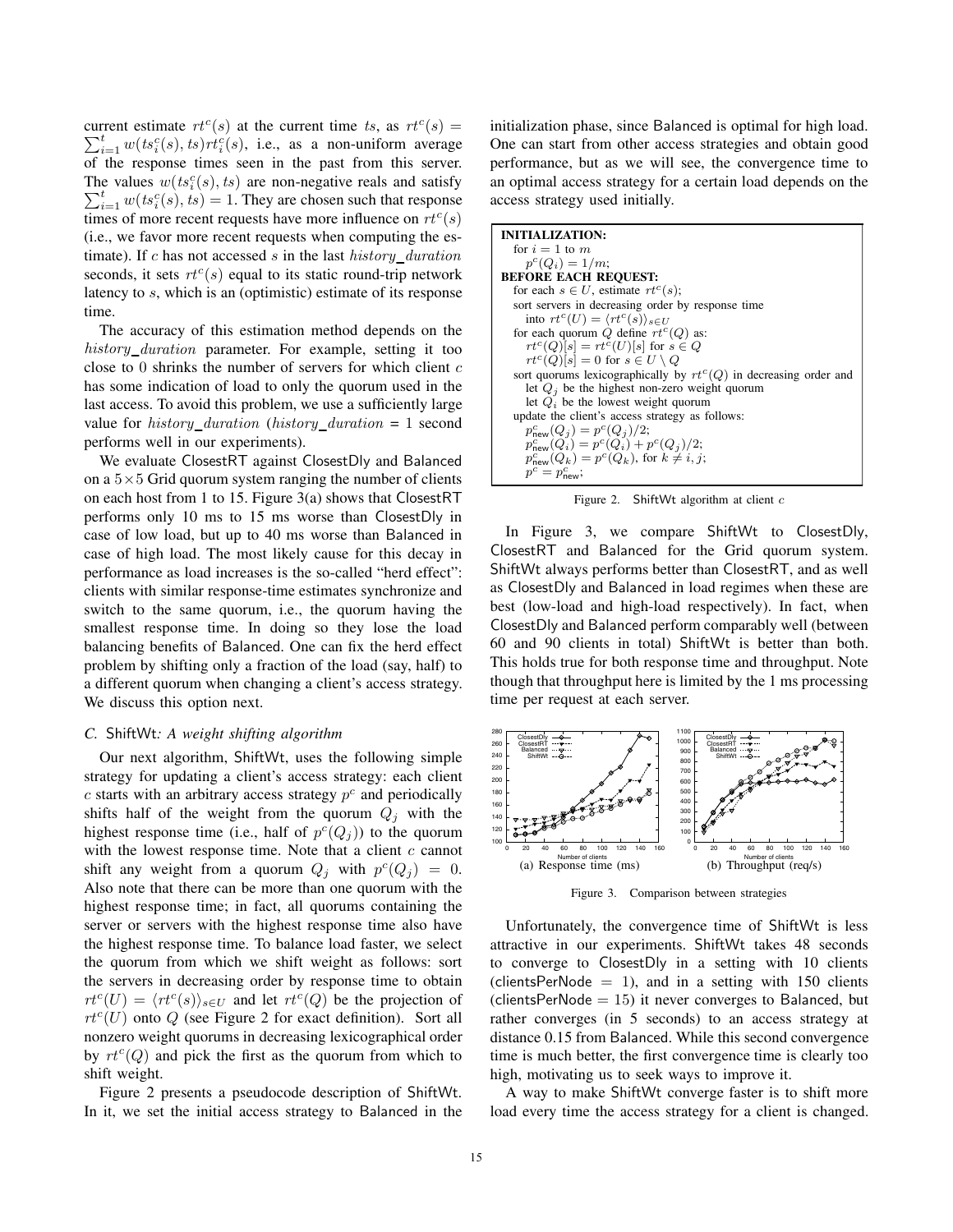Instead of shifting more weight from a single quorum, we choose to shift load from more quorums at once. Clearly the quorums with negative impact on performance are the quorums with the highest response time. Thus we choose to shift load from all the quorums  $Q_i$  with positive weight (i.e.,  $p^{c}(Q_i) > 0$ ) containing the server with the highest response<br>time. If no such quorums exist, we look at the quorums time. If no such quorums exist, we look at the quorums containing the server with the second-highest response time.

The question is where to place the load collected from the quorums with high response time. Putting it on a single quorum might unbalance the system and lead again to suboptimal performance. Ideally, we would add weight to the quorums with the smallest response times so that after absorbing this extra load, their response times would be roughly the same. To achieve this, we use the following simple algorithm. Let  $Q_1, \ldots, Q_m$  denote the quorums in increasing order of their response times (i.e., in increasing order of  $\max_{s \in Q_i} \{ r t^c(s) \}$ , and suppose we have to place total weight  $w$  on the  $l$  lowest-response-time quorums (i.e., on  $Q_1, \ldots, Q_l$ ). We split the weight w into l weights  $w_i$ , for  $i = 1, \ldots, l$ , where  $w_i$  is proportional to  $\max_{s \in Q_{l+1}} \{rt^c(s)\} - \max_{s \in Q_i} \{rt^c(s)\}.$  Obviously this approach puts more weight on quorums with smaller response times, which is what we wanted. We choose  $l$ , the number of quorums to which we shift weight, equal to the number of quorums from which we took weight in the first place. We call the resulting algorithm ShiftWtOpt.

We compare the convergence time of ShiftWtOpt to that of ShiftWt. Figure 4(a) shows convergence to ClosestDly in a low-load regime while Figure 4(b) shows convergence to Balanced in a high-load regime. (Access strategies are fixed in the initial 10 seconds of each run, allowing for all clients to join the experiment.) Results show a convergence time to ClosestDly of about 8 seconds for ShiftWtOpt, a six-fold improvement compared to ShiftWt, and a convergence time to Balanced of about 2 seconds for ShiftWtOpt, a two-fold improvement compared to ShiftWt. Also, ShiftWtOpt gets closer to Balanced than does ShiftWt.



Figure 4. Convergence (L2 Norm)

The improvements of ShiftWtOpt over ShiftWt come at the cost of increased client overhead, however. Table I shows the client-side overhead in microseconds  $(\mu s)$  of ShiftWtOpt for different universe sizes. As Table I shows, the overhead increases with the number of quorums. While this value is perhaps inflated due to the fact that our implementation is not optimized, we unfortunately expect that no implementation of ShiftWtOpt can eliminate this increasing overhead as the system scales, since it has to at least examine all of the quorums containing the server with the highest response time.

| $\boldsymbol{k}$         | $k \times k$ Grid |                            |  |  |  |
|--------------------------|-------------------|----------------------------|--|--|--|
|                          | ShiftWtOpt        | DelayBins                  |  |  |  |
| 2                        | $8.31 \mu s$      | 1.64 $\mu$ s               |  |  |  |
| 3                        | 14.52 $\mu$ s     | 1.69 $\mu$ s               |  |  |  |
| 4                        | $23.92 \ \mu s$   | 1.82 $\mu$ s               |  |  |  |
| $\overline{\phantom{0}}$ | 38.03 $\mu$ s     | $1.92 \text{ }\mu\text{s}$ |  |  |  |
| Table I                  |                   |                            |  |  |  |

CLIENT OVERHEAD PER REQUEST

The results in Table I suggest that, for quorum systems with a small number of quorums, the client overhead is very good, especially considering the fact that any request that travels over the WAN takes at least several milliseconds, i.e., orders of magnitude longer than the overhead. However, in experiments with Majority quorum systems we have found dramatically larger overheads [37]. Further, we have experimented with several variations of ShiftWtOpt [37], but none perform much better than the one described here. In general ShiftWt variants face the following trade-off: better efficiency through simplicity (e.g., shifting weight between only two quorums), but increased convergence time; versus better convergence time through more aggressive quorum analysis (either when choosing the quorums or when choosing the number of pairs of quorums between which load is shifted), but additional overhead. These results provide sufficient motivation to seek a better quorum-selection algorithm as described next.

## *D.* DelayBins*: Faster convergence.*

In our final algorithm in this section, DelayBins, each client  $c$  partitions the quorums into groups based on the network delay to reach them. Denote the groups by  $G_1^c, \ldots, G_t^c$ and by  $d_1^c \leq \ldots \leq d_t^c$  the corresponding delays. Thus,  $G^c_j = \{Q_i \mid d(c, Q_i) = d^c_j\}$ . Let  $H^c_j = \{Q_i \mid d(c, Q_i) \leq d^c_j\}$ be the collection of quorums at distance at most  $d_j^c$  from the client. Obviously,  $H_j^c = G_1^c \cup \ldots \cup G_j^c$ . At any point in time the client chooses a quorum by sampling uniformly time the client chooses a quorum by sampling uniformly at random from some group  $H_{curr\_quorum\_group}^c$  where  $1 \leq \text{curr\_quorum\_group} \leq t.$ 

The client keeps an average  $avg\_rt$  of the response times for its last *history\_count* requests. To choose the quorum group used for sampling, the client compares *avg* rt with the maximum response time it would expect to see from any quorum in  $H_{\text{curr\_query}}^c$  if load were low. For instance if a client currently uses group  $H^c$  the response instance, if a client currently uses group  $H_j^c$ , the response time it sees in case of low load should never be higher than  $d_j^c$  + server\_compute\_time (here server\_compute\_time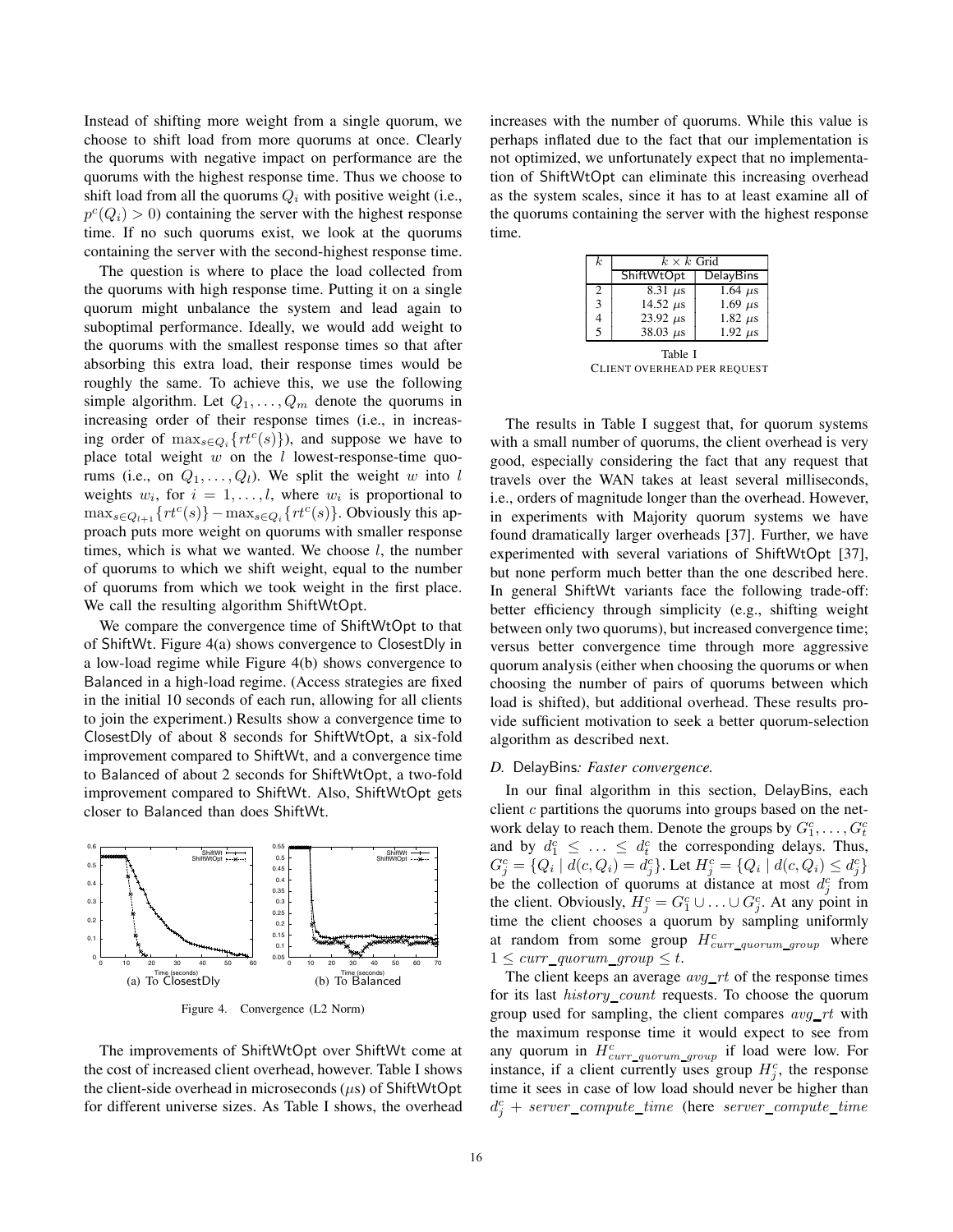denotes the application processing cost per request). When this happens, it indicates an increase in load at servers. The client however will not switch to the next higher group  $(H_{j+1}^c)$  unless  $avg\_rt \geq d_{j+1}^c + server\_compute\_time$ .<br>Setting the size of the history count parameter to different Setting the size of the history\_count parameter to different values allows one to trade-off accuracy of the average with how quickly the algorithm adapts to load changes. Since the algorithm partitions quorums into groups based on the distance to the client, we call it DelayBins. The pseudocode for DelayBins is presented in Figure 5.



Figure 5. DelayBins algorithm at client  $c$ 





Figure 7. Comparison on Majority

We compare the performance of DelayBins to that of ClosestDly and Balanced for different client demands. Figures 6 and 7 show the response time and throughput of

DelayBins on the  $5 \times 5$  Grid, and the  $(4b + 1, 5b + 1)$ Majority with  $b = 2$ , respectively. In both low-load and highload cases, DelayBins yields access strategies that achieve performance similar to the best access strategies for that load.



Figure 8. Convergence (L2 Norm) on Grid

To compare the convergence time of DelayBins to that of ShiftWt and ShiftWtOpt, we repeat the following experiments: we start clients with ClosestDly as the initial access strategy (by setting  $curr\_quorum\_group = 1$ , i.e., clients use the closest quorums) in a regime of high load (150 clients, or clientsPerNode  $= 15$ ) and measure the time it takes them to change the average of their access strategies to Balanced. We also perform the converse experiment: we start clients from Balanced (i.e., by making clients use the highest group number) and measure how fast their average access strategy converges to ClosestDly with only 10 clients (clientsPerNode = 1). We use a value of  $history\_count = 3$ for our experiments in order to reconcile the contradictory goals of having a quickly adapting algorithm and one that does not react to sporadic spikes in load [37]. Figure 8(a) shows that DelayBins converges much faster than ShiftWtOpt to ClosestDly (in about 1–2 seconds). At the same time, the convergence time to Balanced is about the same as that of ShiftWtOpt.

| κ | Conv. to ClosestDly |                  | Conv. to Balanced |                  |  |  |  |
|---|---------------------|------------------|-------------------|------------------|--|--|--|
|   | ShiftWtOpt          | <b>DelayBins</b> | ShiftWtOpt        | <b>DelayBins</b> |  |  |  |
|   |                     |                  |                   |                  |  |  |  |
|   | 6 s                 | -S               |                   |                  |  |  |  |
|   |                     | ΖS               | 2 s               |                  |  |  |  |
|   |                     |                  | ΖS                |                  |  |  |  |
|   |                     |                  |                   |                  |  |  |  |

Table II CONVERGENCE TIMES ON  $k \times k$  GRID

To perform a more exhaustive comparison, we evaluate the convergence time of DelayBins for various universe sizes. In all cases, DelayBins converges roughly as fast or faster than ShiftWtOpt, as can be seen in Table II. The best explanation for this difference is that ShiftWtOpt bases its decisions on more fine-grained (i.e., per server), but consequently more stale, response-time information.

The last measure with respect to which we evaluate DelayBins is client overhead. Table I lists results for both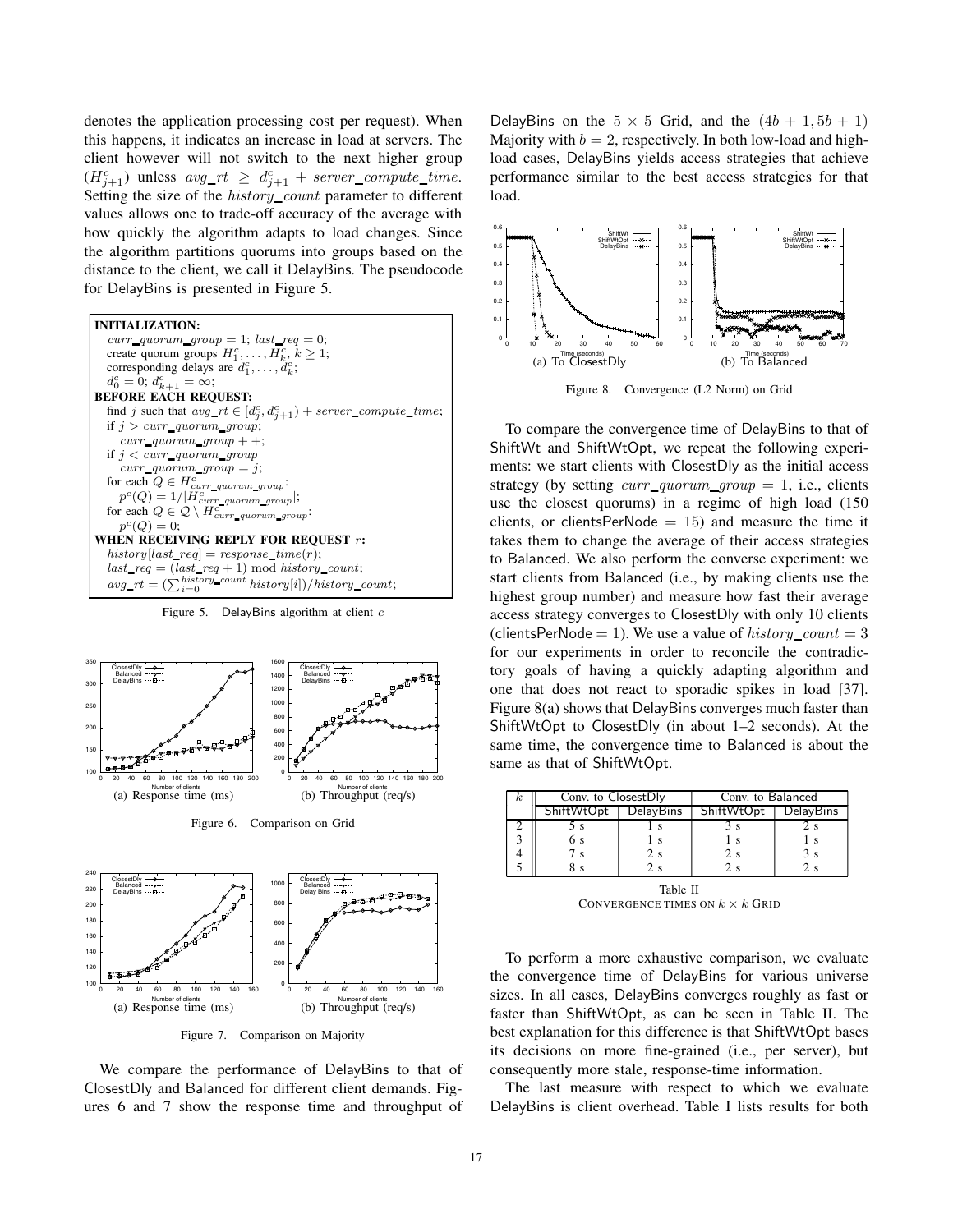DelayBins and ShiftWtOpt. In all cases the overhead of DelayBins is smaller than that of ShiftWtOpt and also similar to that of ClosestDly and Balanced, both of which have an overhead between 1 and 2  $\mu$ s in our evaluations.

The primary reason for the superior client-side overhead of DelayBins is given by the following observation. Even though the pseudocode of Figure 5 updates the access strategy  $p^c$  per quorum each time it is updated (a computational cost proportional to  $m$ ), it is possible to dramatically optimize this implementation. Specifically, it is not necessary to maintain  $p^c$  explicitly; rather, a quorum from  $H_{curr\_quorum\_group}^{c}$  can be chosen uniformly at random to perform a request, after curr\_quorum\_group has been updated. The execution time of DelayBins depends primarily on the number of groups  $G_i^c$  into which we partition the quorums, which by construction is never greater than the number of servers. Furthermore, these groups do not change often—in practice they need only change when network delays to servers change significantly—and thus can be precomputed. This makes the performance of DelayBins typically depend only on the number of servers.

This is a significant difference from ShiftWtOpt, for which the client overhead grows quickly as the number of quorums grows. In some cases, ShiftWtOpt must go through exponentially many (in the number of servers) quorums to update the access strategy according to which it samples quorums. Even if this is decoupled from the actual process of choosing a quorum, the overhead associated with updating the access strategy can delay the sampling task given large quorum system sizes.

# V. STATE TRANSFER

Our dynamic quorum selection algorithms as presented in Section IV assume that response time is the only factor that needs to be considered when choosing quorums. However, in many protocols, to switch quorums results in additional cost arising from the need to transfer *state* from servers in the old quorum to servers only in the new quorum. This is of particular concern on a wide area network where bandwidth is limited and delays are relatively large. Here, we discuss the following questions in the context of our algorithms from Section IV: (i) if state transfer is required, does Balanced still perform better than ClosestDly when there is high load; and (ii) if not, what can we do about it?

To make our discussion more concrete, we focus on statemachine-replication protocols [8], which are an important class of protocol that require state transfer. In these protocols, the state of the service is replicated to different machines. The Q/U protocol [1] introduced the concept of a purely quorum-based state-machine-replication protocol, but protocols such as BFT [9], HQ [2], and Zyzzyva [10] also use quorum system properties to maintain state. Because updates to the state are generally incremental and based on the previous state, a replica typically needs a copy of the current state in order to perform such an operation. As this state can be modified at a quorum of servers, some servers may not always have the current state. Transferring the state to them is where the costs of state transfer can become an issue.

Q/U uses a type of majority quorum system called opaque [25] in which most servers are in every quorum and therefore have the current state as described in Section IV-A. Even so, the Q/U authors have found the cost of state transfer to be relatively large even on a switched local area network where a peak throughput reduction of roughly 40% was observed [1] (see below). To avoid this cost, the authors introduce the notion of a *preferred quorum* [1]. In Q/U, the state is divided into *objects*. Each object is accessed at its preferred quorum by default. Since Q/U was originally evaluated on local area networks with homogeneous, low latencies, the preferred quorums are spread uniformly across the quorum system so as to balance load. The reduction in throughput mentioned above occurs when objects are accessed at quorums chosen uniformly at random—thereby requiring state-transfer—instead of at their preferred quorums.

Using the notion of preferred quorums, we propose the following algorithm called Sticky. Whereas Balanced and ClosestDly are per-client access strategies, Sticky is, in a sense, a per-object access strategy. In Sticky, each object is accessed at its preferred quorum by default, and preferred quorums are placed so as to balance the load on each server given the anticipated workload. More specifically, Sticky is defined by a mapping pref() where  $pref(o)$  is the preferred quorum for object  $o$ . A workload induces a distribution  $\pi$  on objects (i.e.,  $\sum_{o} \pi(o) = 1$ ), in the sense that *o* is accessed<br>in  $\pi(o)$  fraction of the accesses. Therefore, the load on a in  $\pi(o)$  fraction of the accesses. Therefore, the load on a server s, given a mapping pref() and workload  $\pi$  is,

$$
\mathsf{load}(s) = \sum_{o:s \in \mathsf{pref}(o)} \pi(o).
$$

For any such anticipated distribution  $\pi$  on object accesses, Sticky is defined by a mapping pref() that minimizes the imbalance between the most loaded and least loaded servers, i.e.,

$$
\arg\min_{\mathsf{pref}(\text{)}\ s,s'}|\mathsf{load}(s)-\mathsf{load}(s')|.
$$

To evaluate this, we run a version of Q/U that we have updated to facilitate wide-area experiments (available as Q/U v1.3 [40]). This version of Q/U allows us to create a much larger number of clients using a small number of client machines. Since Q/U is currently of practical interest for small numbers of servers, we emulate a hypothetical sixserver topology based on round-trip times in the USA. We configure a new Modelnet topology with data from Table III, which is based closely on network delay measurements derived from AT&T (http://ipnetwork.bgtmo.ip.att.net). We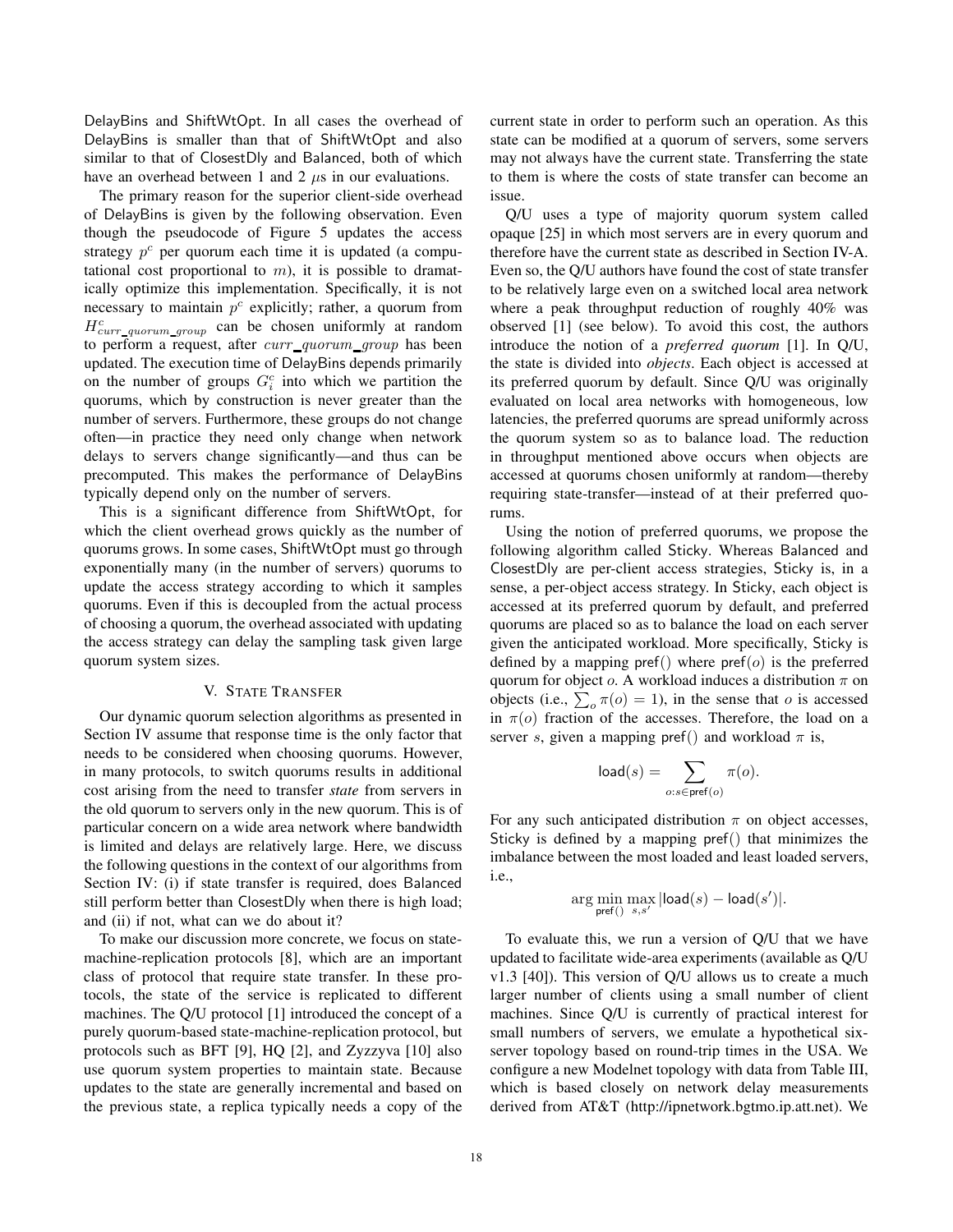deploy this topology on the rack of machines described in Section IV-A.

As seen in Table III, our topology consists of six network sites (San Francisco, Denver, Chicago, Cleveland, New York City, and Cambridge) located across the USA with roundtrip latencies between sites as given in the table. Each site hosts one server. All clients are connected to Cambridge with zero latency and no specified bandwidth restrictions. There is one server per site, and each server is connected to its site by two unidirectional links each with 15Mbps bandwidth and zero latency. This bandwidth restriction decreases the maximum throughput of Q/U from approximately 25,000 req/s on our hardware to about 5000 req/s, as seen below, bringing the amount of data sent per second into a range that Modelnet (which must forward all of the network traffic for both clients and servers) can support on our hardware. Given that this bandwidth allocation is for a single service (i.e., not for the entire site), we feel it is reasonable. Furthermore, based on experimentation with other bandwidth levels, we expect that our results generalize. Because each client is situated in Cambridge, the closest quorum is the one that omits the server in San Francisco. This quorum requires at least 46 milliseconds round-trip latency to access. Any quorum that contains the server in San Francisco requires at least 76 milliseconds latency.

|     | den | chi | cle | nyc | cam |
|-----|-----|-----|-----|-----|-----|
| sfo | 30  | 50  | 56  | 70  | 76  |
|     | den | 20  | 26  | 40  | 46  |
|     |     | chi | 6   | 20  | 26  |
|     |     |     | cle | 14  | 20  |
|     |     |     |     | nvc | 6   |
|     |     |     |     |     | cam |

Table III ROUND TRIP NETWORK LATENCY DATA (MS)

In our experiments, each client is a thread with exclusive access to its own object maintained by the service. Each client submits a request (of trivial size) to modify the object and waits for a response. Upon receiving a response that the object has been updated, the client immediately issues another modify request. As such, the workload is uniform. (Later, we address issues that may arise from other workloads.) Because clients wait to issue requests, requests are issued at the rate at which responses are received [41]. It takes at least the network round-trip latency for each client to receive a response, and so, when the network latency is longer, more clients are required to drive the service to its peak capacity. For the purposes of our evaluation, low load can be thought of as any number of clients insufficient to drive the service to its peak capacity, while high load as any number of clients achieving peak capacity. If the client has selected a different quorum for the next request, the state of the object must be transferred to the server that is only in the new quorum before that server can update the object. Note that, although nonzero, the processing cost per request at each server is much less than the 1 ms cost induced in Section IV. This explains the higher throughput observed in this set of experiments compared to those in Section IV.



Figure 9. Q/U with state transfer

Because of state transfer, as Figure 9 shows, ClosestDly indeed outperforms Balanced given this network configuration. However, in the presence of state transfer, Sticky behaves much as Balanced does with no state transfer. In particular, Sticky outperforms ClosestDly in periods of high load, while ClosestDly performs better than Sticky when there is low load.

To understand the impact of network latency, we repeat the above analysis, but with zero latency between sites (instead of the values from Table III). The results are given in Figure 10. As expected, because all quorums are equally close, Sticky and ClosestDly perform equally well here when there is low load. However, Sticky again outperforms ClosestDly when there is high load. In all cases, as before, Balanced performs worse than either Sticky or ClosestDly because of its need for state transfer.



Figure 10. Q/U with state transfer, no delay

The use of Sticky as a substitute for Balanced in the algorithms of Section IV requires a way to move preferred quorums. A sketch of a conceptually simple modification to Q/U in order to do so is as follows. First, note that we can use Q/U itself to maintain the location of the preferred quorum for each object. Therefore, to update the preferred quorum, a client performs an update operation specifying the new preferred quorum. This operation for updating an object's preferred quorum is performed like any other (linearizable) operation for the service, so that it is unambiguous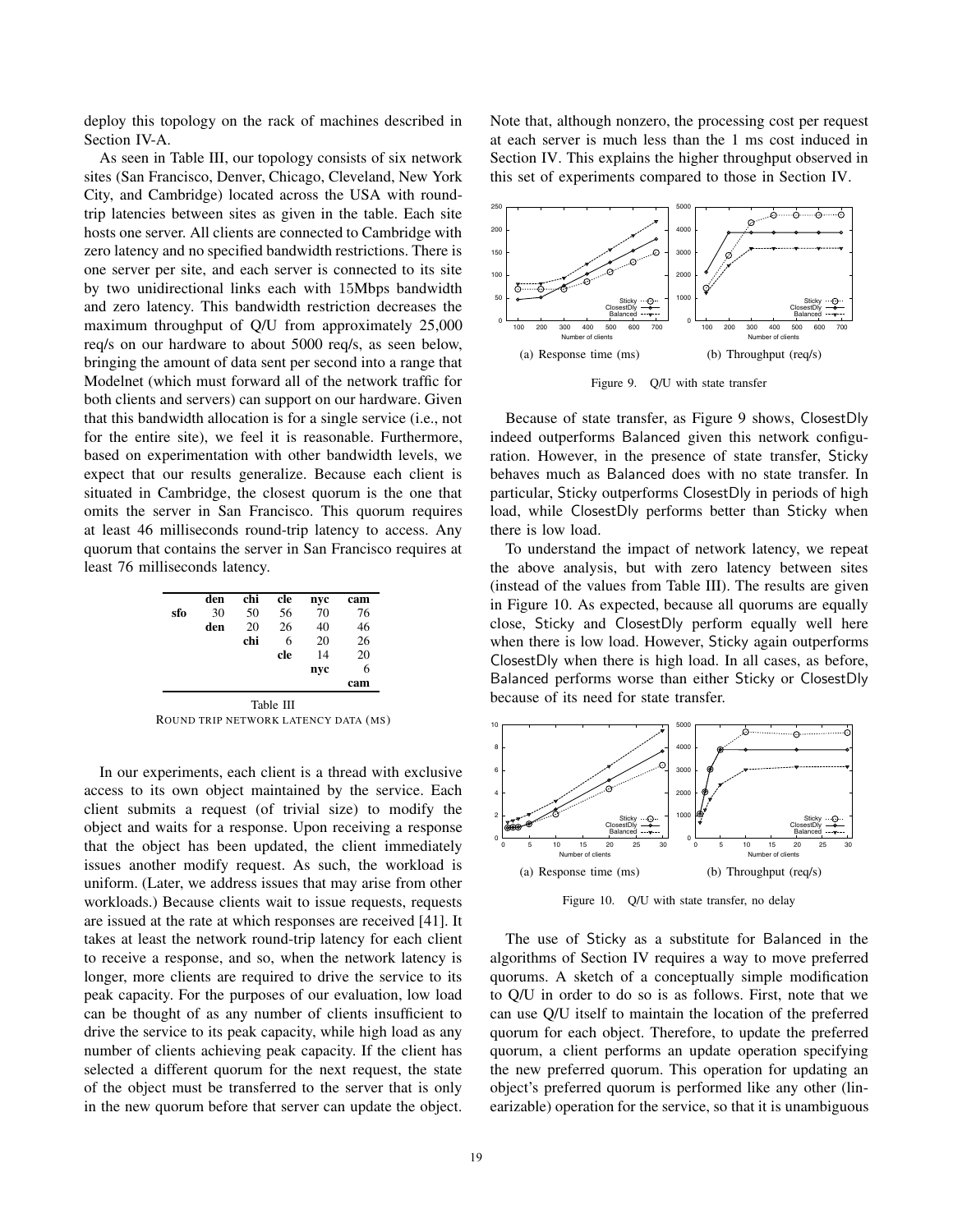as to what the preferred quorum is at any logical point in time. When the object is updated, the operation can be specified as *contingent* on the selected quorum being the preferred quorum (to maintain efficiency by avoiding state transfer), or as *without contingencies* (which might cause state transfer). In the former case, servers reject the operation if the selected quorum is not the preferred quorum for the accessed object. They do this on the basis of state information, included with the operation, that is relayed by clients from servers to servers (called object history sets [1] in Q/U terminology) for the preferred quorum. In such a case, the client must resubmit the operation.

To learn the preferred quorum, a client uses a query operation specifying the object. Although the client can use a query to lookup the preferred quorum for an object, optimizations such as the following minimize such lookups (so as to minimize the number of rounds of interaction on the critical path of an operation). A client caches the preferred quorum following each lookup, and performs its subsequent operations using contingent requests. Upon servers rejecting this operation due to the preferred quorum changing, the client can be informed in the rejection of the new preferred quorum, or it can lookup the preferred quorum again. The client issues requests without contingencies when the preferred quorum is unresponsive.

Sticky maximizes throughput and minimizes average response time when there is high load (as does Balanced when there is no state transfer). Despite this, if multiple clients access the same object, the placement of a given preferred quorum can be better in terms of individual response times for certain clients than for others (e.g., when some clients are close to the preferred quorum while others are far from it). This may give incentive to clients to move preferred quorums close to themselves. However, the benefits of Sticky compared with Balanced can be negated without well-defined policies for updating preferred quorums. For example, a client that changes the preferred quorum to be closer to itself may cause state transfer, both now and again later if another client moves the preferred quorum back. It remains an open question to develop policies for changing preferred quorums for any particular workload.

The take-away message from the analysis in this section is that state transfer can have an impact on the performance of any algorithm that switches quorums. In such situations, algorithms such as Sticky that balance load but avoid state transfer should be considered as a substitute for Balanced in the algorithms of Section IV. However, for systems that do not require state transfer, the algorithms of Section IV can be employed directly.

# VI. CONCLUSION

In many wide-area settings, a constant, unchanging workload is not a certainty. Unpredictable events, such as flash crowds caused by nearly instantaneous popularity of services, can cause servers that are expected to respond quickly to instead suddenly respond slowly. In this paper, we have shown how clients can change their quorum selections efficiently and in isolation in order to react to such changes. This allows them to achieve good performance, not only for themselves, but in a way that causes the overall system performance to converge rapidly to that of the best global strategy for the new workload. Our low-overhead algorithms presented in Section IV are suitable for allowing clients to change their quorum selections based on limited knowledge. These algorithms can react to changing workloads while producing solutions that lead to very good system performance.

One important use of quorum systems is in the maintenance of state. In such systems, a switch to a new quorum may result in the need to transfer the state from the old quorum to the new quorum. On a wide area network, this can be an expensive operation. As such, in Section V, we have proposed and evaluated an alternative way to balance the load across the servers when state transfer is a concern.

#### ACKNOWLEDGMENT

This work was supported in part by NSF grants CCF-0424422 and CNS-0756998.

## **REFERENCES**

- [1] M. Abd-El-Malek, G. R. Ganger, G. R. Goodson, M. K. Reiter, and J. J. Wylie, "Fault-scalable Byzantine fault-tolerant services," in *Symposium on Operating Systems Principles*, 2005.
- [2] J. Cowling, D. Myers, B. Liskov, R. Rodrigues, and L. Shrira, "HQ replication: A hybrid quorum protocol for Byzantine fault tolerance," in *Symposium on Operating Systems Design and Implementation*, Nov. 2006.
- [3] D. Malkhi, M. K. Reiter, D. Tulone, and E. Ziskind, "Persistent objects in the Fleet system," in *Information Survivability Conference and Exposition*, vol. 2, Jun. 2001, pp. 126–136.
- [4] F. Oprea and M. K. Reiter, "Minimizing response time for quorum-system protocols over wide-area networks," in *International Conference on Dependable Systems and Networks*, June 2007.
- [5] J. Jung, B. Krishnamurthy, and M. Rabinovich, "Flash crowds and denial of service attacks: characterization and implications for cdns and web sites," in *International Conference on World Wide Web*, 2002, pp. 293–304.
- [6] V. N. Padmanabhan and K. Sripanidkulchai, "The case for cooperative networking," in *International Workshop on Peerto-Peer Systems*, 2002, pp. 178–190.
- [7] S. Ranjan, J. Rolia, E. Knightly, and H. Fu, "Qos-driven server migration for internet data centers," in *International Workshop on Quality of Service*, 2002.
- [8] F. B. Schneider, "Implementing fault-tolerant services using the state machine approach: A tutorial," *ACM Computing Surveys*, vol. 22, no. 4, pp. 299–319, 1990.
- [9] M. Castro and B. Liskov, "Practical Byzantine fault tolerance and proactive recovery," *ACM Transactions on Computer Systems*, vol. 20, no. 4, pp. 398–461, Nov. 2002.